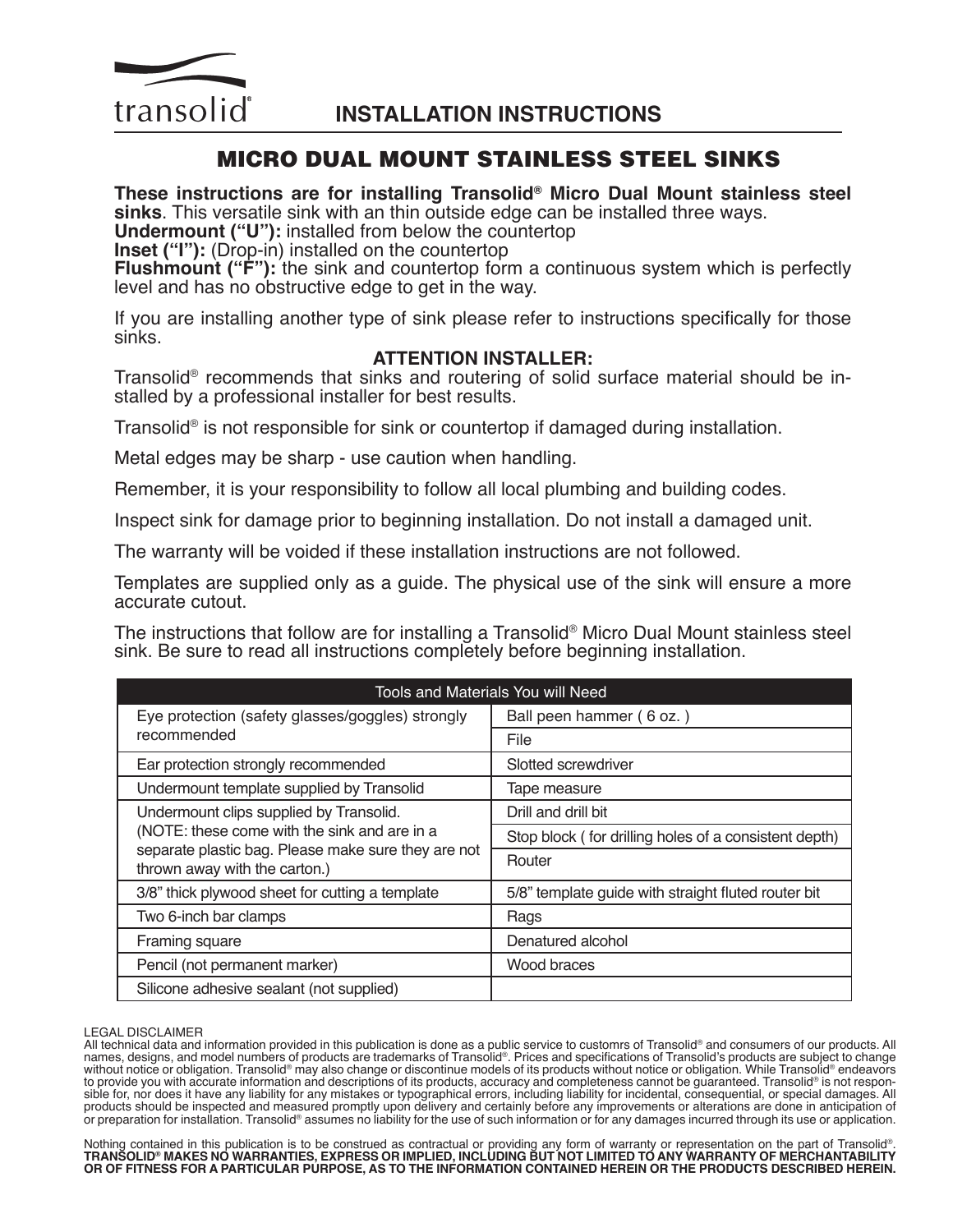#### **INSTALLATION INSTRUCTIONS**  transolid **("U") UNDERMOUNT STAINLESS STEEL SINKS**

NOTE: When the sink is installed as an undermount it is to be installed with 1/8" countertop overhang. The template provided with the sink illustrates the appropriate countertop cutout for an undermount installation - do not use this template for top mount installations.

#### **Sink installation recommended for professional installers only.**

1. Position template on countertop. Find the center of the sink template and

align it with the center mark that you have drawn on the countertop. Position the template front to rear, so that sink will not interfere with the cabinet.

NOTE: Alternate method - Create your own template. Paper and/or cardboard templates are supplied only as a guide. Using the actual sink ensures a more accurate cutout.

2. Trace a line around the template. Cut along the inside of this line to provide opening.

3. Attach the undermount clips.

Position bowl so that reveal is equidistant. Then on underside of countertop, drill holes for the undermount clips. Use a drill bit with stop block to avoid drilling through the top. For 1/2" countertop material, drill 3/8" deep holes.

Fasten the undermount clips to countertop loosely. Follow the locations on the template that comes with the sink. Drill the holes 1" back from the cutout edge.

NOTE: The fastener screws may be too long for some installations. If this is the case, make a brace out of wood or solid surfacing, butt it up against the sink, and, on site, screw it into the cabinet wall. Measure the thickness of the brace and the cabinet wall so the screw does not go through to the other side of the cabinet.

4. Install the sink.

Clean the bottom of the countertop and the top flange (or lip) of the sink with denatured alcohol. Then apply a bead of high quality silicone adhesive to the top edge of the bowl flange and position the bowl in the countertop. Press silicone onto countertop.

Tighten fasteners until undermount clips are snug against sink. Check alignment of sink to countertop opening. Tighten down fasteners evenly. Be careful not to overtighten.

NOTE: do not fully tighten one clip at a time. Partially tighten a clip, then partially tighten the clip across from it. After each clip is partially tightened, repeat the process, fully tightening each clip. This ensures a secure installation and avoids damage to the sink.

Remove excess sealant from the inside lip of the bowl using appropriate cleaner on a clean rag.

#### **INSTALLATION INSTRUCTIONS - ("I") INSET MOUNT STAINLESS STEEL SINKS (Virtual Flushmount)**transolid

The installation method ("I") complements the beauty of your countertop. The thin "Micro" edge gives the sink the look of a flushmounted sink.

#### **Sink installation recommended for professional installers only.**

1. Using the cutout template included with the sink cut out the countertop for the sink with the prop- e r tool for the countertop material. NOTE: Alternate method - you can use the actual sink which ensures a more accurate cutout.

Apply silicone sealant around the edge of the sink cutout. Always seal the edges of the cutout using an appropriate sealer recommended by countertop manufacturer.

2. Place the sink into the cutout. Apply gentle and even pressure to the frame. Work the sink downward until the sink is as close to the countertop surface as possible.









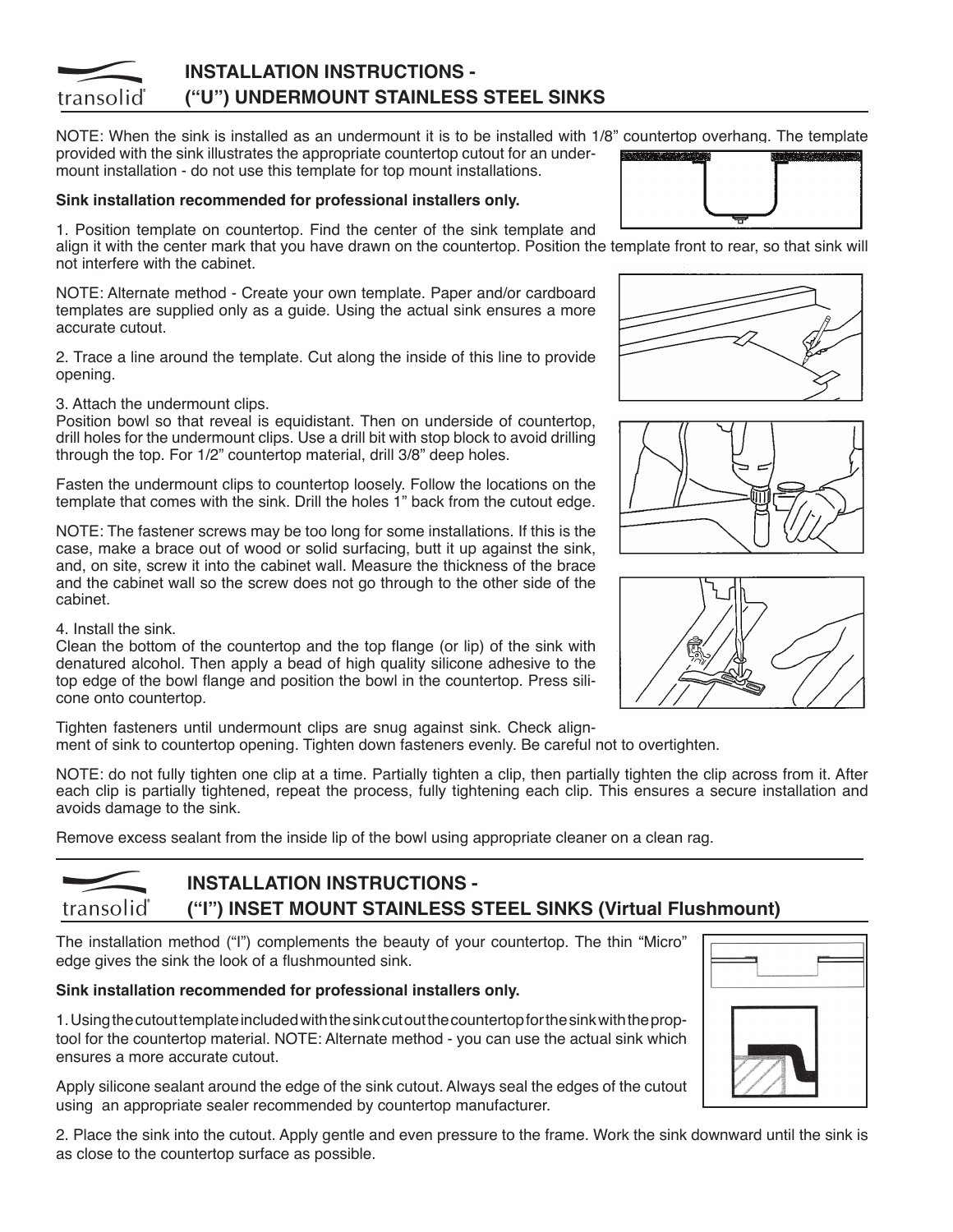3. Attach the undermount clips.

From the underside of the sink, place one clamp near the center and tighten by hand enough to hold the sink in place. This applies to all four sides. Fastening remaining clamps in position and hand tighten. Space clamps as equally as possible. Provided hardware will accommodate countertops thicker than 3/4" up to 1-1/2".

NOTE: do not fully tighten one clip at a time. Partially tighten a clip, then partially tighten the clip across from it. After each clip is partially tightened, repeat the process, fully tightening each clip. This ensures a secure installation and avoids damage to the sink.

4. Remove excess sealant from the inside lip of the bowl using appropriate cleaner on a clean rag.

NOTE: Should your sink ever need replacement, it can be easily removed using a scraper.

#### **INSTALLATION INSTRUCTIONS**  transolid **("F") FLUSH MOUNT STAINLESS STEEL SINKS (Countertop Integrated)**

The installation method ("F") the sink and countertop form a continuous system which is perfectly level (flushmounted), and has no obstructive edge to get in the way.

#### **Sink installation for Solid Surface Countertops only. Note: This installation is not recommended for stone, such as granite, quartz or marble. CAUTION: Only a professional fabricator trained in flushmounting sinks to countertops should perform this task.**

1. Measure the countertop for the sink using the appropriate DXF file. The file will indicate "Flushmount" ("F") as the correct installation file to choose for your countertop. Download the file to a CNC programmable machine. The file will consist of two porgrams - the first one is to create the cut-out; the second is to mill the notched area.

2. Carefully clean the countertop and frame area to remove all loose debris, oil and contaminants from the surface.

3. Begin the CNC program of routering the countertop. The Flushmount version DXF file will automatically provide the following programmed steps:

(A) Router the cut-out with a CNC milling machine by using a regular end mill bit.

(B) Mill the outside rim of the sink by choosing the appropriate circumference cutter in accordance with the corner radius of the sink. Refer to the DXF file for the cut-out. The depth of the notched area will automatically by milled to recess 2mm (5/64 inch) into the depth of the countertop.

4. Once the routering of the dimensional outline and depth are completed, clean the area of all debris and polish the inside rim forming the new countertop edge which will border the installed sink. Carefully place the sink into the opening to check fit. The sink should fit into the opening easily. Remove sink.

#### **Please note that only an experienced fabricator should perform the flushmount operation. Use of phenolic shim materials (formica, laminate, etc.) may be used to position the sink to a perfect fit by an expert fabricator.**

5. Apply silicone caulking to inside edges of countertop sink outline all the way around. Use a generous amount of silicone and leave no gaps or voids anywhere inside the opening.

6. Carefully drop the sink into the caulked area.

7. Apply gentle and even pressure to the frame. Work the sink downward until the top of the frame is flush with the countertop.

8. Attach the undermount clips.

From the underside of the sink, place one clamp near the center and tighten by hand enough to hold the sink in place. This applies to all four sides. Fastening remaining clamps in position and hand tighten. Space clamps as equally as possible. Provided hardware will accommodate countertops thicker than 3/4" up to 1-1/2".

NOTE: do not fully tighten one clip at a time. Partially tighten a clip, then partially tighten the clip across from it. After each clip is partially tightened, repeat the process, fully tightening each clip. This ensures a secure installation and avoids damage to the sink.

9. Remove excess sealant from the inside lip of the bowl using appropriate cleaner on a clean rag.

**CAUTION: Excess silicone caulking may squeeze out between the countertop and the sink. Please immediately wipe clean. Silicone caulking should fill all gaps in the joint to create a seamless seal**.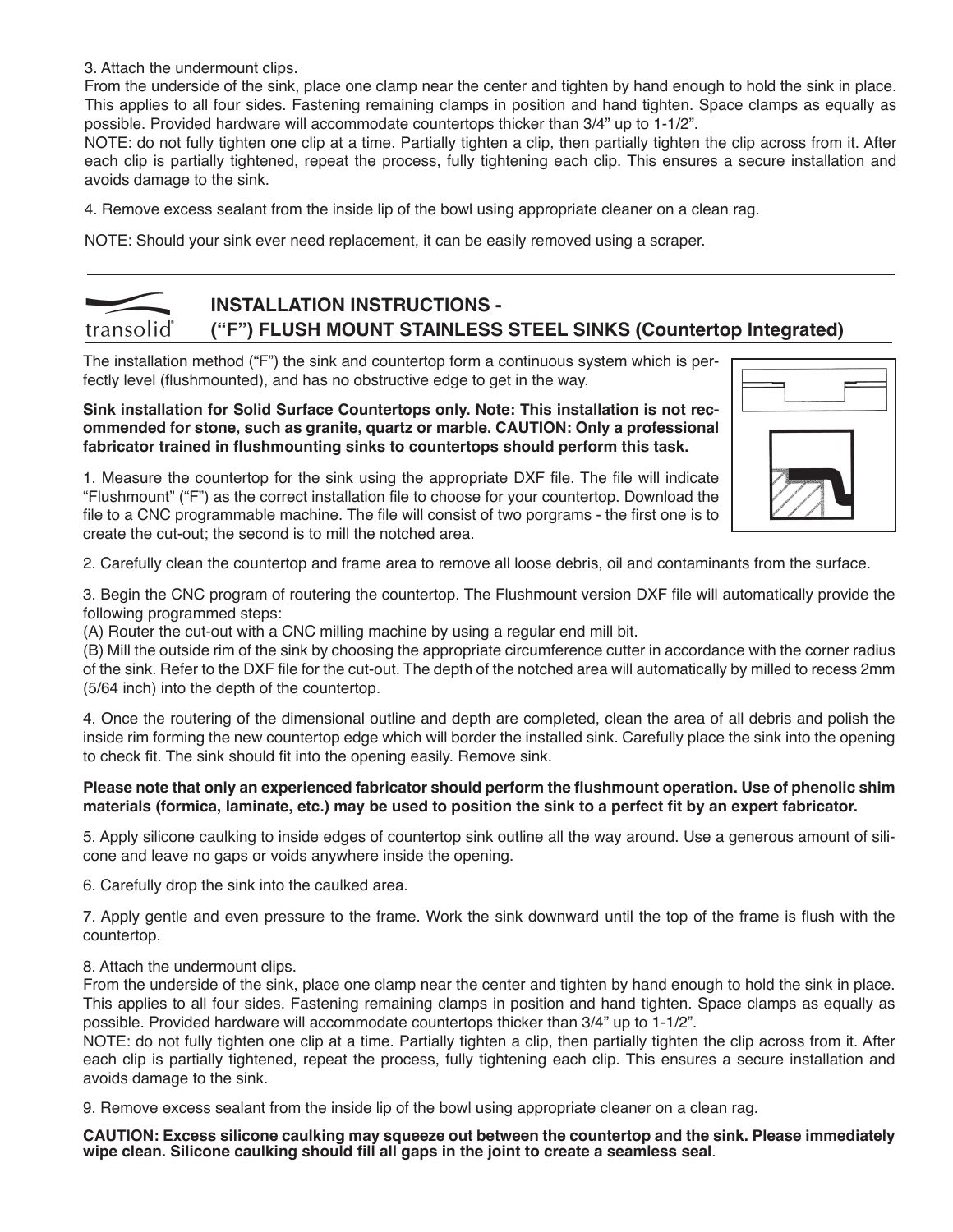

### **Suggestions for the Care and Cleaning of Transolid® Stainless Steel Sinks**

When it comes to maintenance. Transolid<sup>®</sup> recommends to be consistent in your cleaning. It is better to clean on a more frequent basis and avoid the need for heavy duty cleaning.

Make sure your sink is clean and dry when not in use. This is the best method of preventive maintenance. Keep the sink water spot free and shiny by rinsing and towel drying after every use.

Keep your sink clog free to prevent standing water which can lead to mineral deposit build up. If a mineral build up should occur, use a mixture of vinegar and hot water to remove the deposit.

Use a soft cloth and liquid detergent on a mirror finish deck. Do not use any abrasive materials on a mirror finish.

Clean stainless steel at least once a week.

Apply stainless steel cleaner/polish with a non-abrasive cloth or sponge, working with, not across, the grain.

Do not use steel wool, wire brushes or abrasive sponge pads. These will leave an iron residue that will eventually lead to rust and particles that will corrode the sink. Use only non-scratch cleaning pads.

Do not leave any steel or cast iron cookware in the sink for a long period of time. This may leave iron particles that will corrode the sink.

Anything left in the sink can trap moisture which will eventually lead to staining.

Cleaners containing chloride (bleach) are not recommended. If used, rinse the surface immediately to prevent corrosion.

Most stainless steel products will scratch from everyday use. However, these scratches will blend over time to create a unique finish.

Do not store open containers of cleaners or chemicals such as acids, bleach, sodium chloride, lye, toilet bowl cleaner, drain cleaner, or hard water stain removal products under your sink.

Success with cleaners and procedures is dependent upon such factors as the hardness and temperature of the water, using exact measurements of ingredients, changes in cleaning formulas and the condition of the product being cleaned. Since there are variations within these factors, Transolid® cannot guarantee the effectiveness of the formulas mentioned.

#### Care Tip

Allowing water to evaporate on metal will form water deposits. To avoid this and keep your product looking beautiful, it is important to wipe the sink clean with a soft cloth after each use.

#### Products to Consider

Mild non-scratching abrasive cleansers Bon Ami Zud Cameo Bar Keeper's Friend Soft Cleanser Stainless steel cleaner & polish Formula 409 Antibacterial All Purpose Windex Original

#### **TRANSOLID® LIMITED LIFETIME WARRANTY**

All TRANSOLID® stainless steel sinks feature a LIMITED LIFETIME WARRANTY to be free of all manufacturing defects under normal use.

#### LIMITED SINK WARRANTY

Transolid® will replace without charge, (excluding labor & transportation costs) any stainless steel sink or fireclay sink supplied by Transolid<sup>®</sup> that is proven to be defective, with an equivalent replacement, within the specific appropriate period from date of purchase, to the original owner, provided it has been used solely in a residential application and installed in accordance with the Transolid<sup>®</sup> installation instructions, used and cleaned as recommended, and not damaged due to abuse, misuse, or negligence. For installed warranty concerns, please contact Transolid® directly for further information and proper documentation. In the event of a warranty claim, the owner will be required to provide proof of purchase in the form of sales receipt.

This warranty will not cover any damages which might be caused by the product. (Some states do not allow such limitation, so this reference may not apply to you.)

Transolid® reserves the right to inspect any sink reported to be defective prior to replacement of the sink. All decisions are final. Replacement cost EXCLUDES transportation and any labor costs for the removal or reinstallation.

Stainless steel is virtually carefree, but yet it can be dented, scratched and harmed by certain chemicals. Simple cleaning techniques and use of stainless grids can keep your sink looking great everyday.

Transolid® shall not liable in case of:

- Improper installation/modification
- Damages resulting from abuse, such as heavy impact or dropped objects
- Improper care or maintenance
- Improper applications (such as exposure to corrosive chemicals, photographic solutions, etc.)
- Any modifications made to the product after it left Transolid® premises
- Commercial application
- Scratches Due to use

#### SINK ACCESSORIES

Transolid® carries a 1 YEAR LIMITED WARRANTY ON ALL SINK ACCESSORIES to be free of all manufacturing defects under normal use.

These warranties supersedes all other warranties, expressed or implied.

The foregoing warranties are exclusive and made only to the buyer. No other warranty, whether express, implied, or statutory, including any warranty or merchantability or fitness for a particular purpose shall be deemed to exist in connection with any of the goods or services supplied hereunder, and any implied warranties for a period greater than the warranty period contained in Transolid's limited warranty are hereby excluded. Transolid® shall not be liable for any indirect, incidental, special or consequential damages in any way related to the goods or services supplied hereunder. No employee, agent, or other person is authorized to give any warranties on behalf of Transolid in addition to or different from the herein given to assume for Transolid any other liability in connection with any of its products except if in writing is signed by an officer of Transolid and expressly and intentionally gives such warranties or assumes such liability.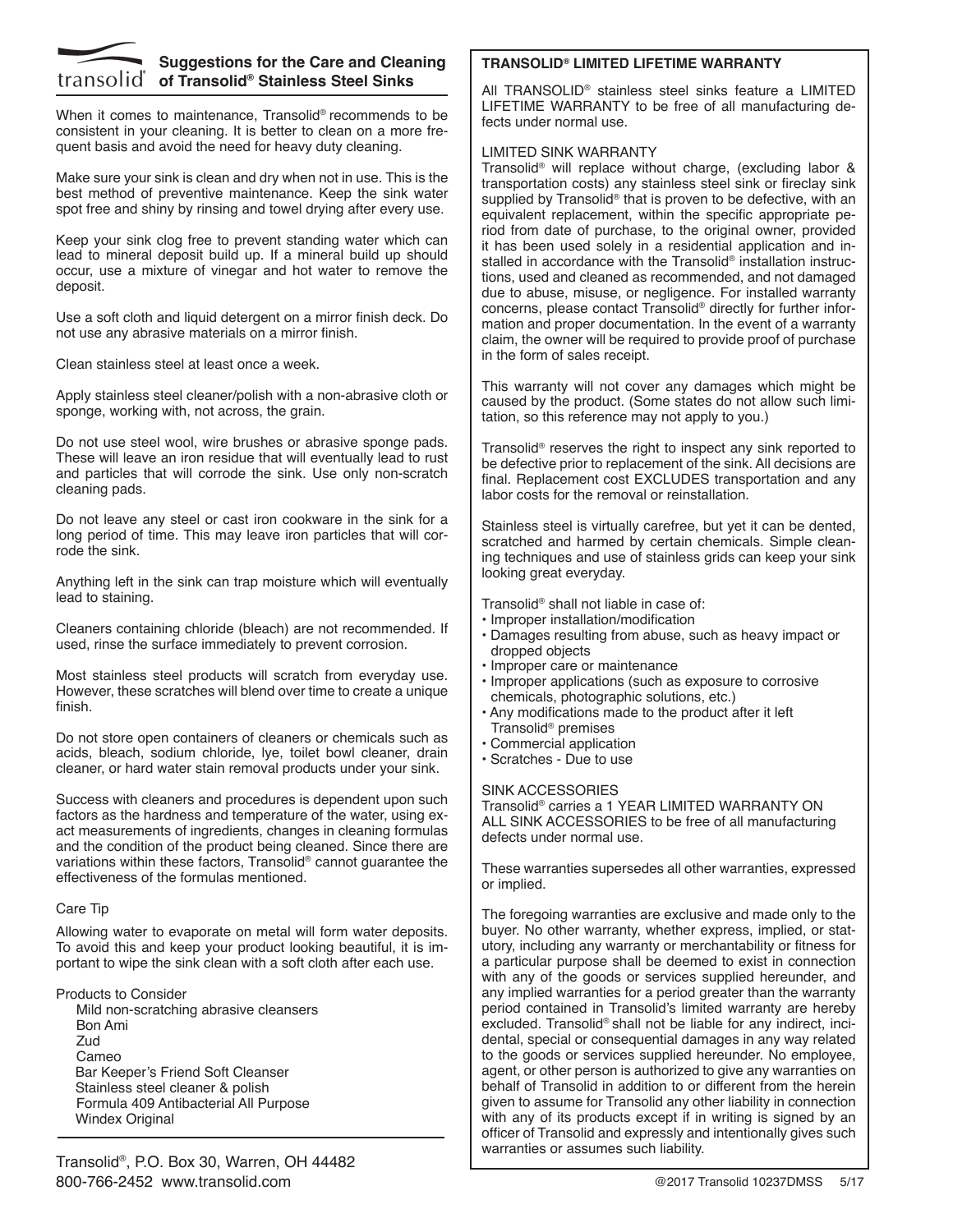

#### **Sugerencias para el cuidado y limpieza de los fregaderos de acero inoxidable Transolid® GARANTÍA LIMITADA DE VIDA ® TRANSOLID**

Cuando se trata de mantenimiento, Transolid<sup>®</sup> recomeimento appresento sistente en su limpieza. Es mejor limpiar sobre una base más frecuente y evitar la necesidad de la limpieza pesada.

Asegúrese de que el fregadero esté limpio y seco cuando no esté en uso. Este es el mejor método de mantenimiento preventivo. Mantenga el fregadero libre de manchas de agua y brillante por enjuague y secado con toalla después de cada uso.

- Mantenga su fregadero libre de obstrucción para evitar el agua estan - cada que puede conducir a acumulación de depósito mineral. Si se pro duce una acumulación de minerales, use una mezcla de vinagre y agua caliente para eliminar el depósito.

Utilice un paño suave y detergente líquido en un fregadero de acabado espejo. No utilice materiales abrasivos en el acabado del espejo.

Limpie el acero inoxidable al menos una vez a la semana.

Aplique el limpiador / pulidor de acero inoxidable con un paño o una esponja no abrasivos, trabajando con, no a través, del grano.

No utilice lana de acero, cepillos de alambre o esponjas abrasivas. Estos dejarán un residuo del hierro que conduzca eventual al moho ya las partículas que corroerán el fregadero. Utilice sólo almohadillas de limpieza sin rascar.

No deje ningún utensilio de acero o de hierro fundido na elepcido durante un largo período de tiempo. Esto puede dejar partículas de hierro que corroen el fregadero.

Cualquier cosa que queda en el fregadero puede atrapar la humedad que eventualmente conducirá a manchas.

No se recomiendan limpiadores que contengan cloruro (blanqueador). - Si se usa, enjuague la superficie inmediatamente para evitar la cor rosión.

La mayoría de los productos de acero inoxidable rayarán del uso diario. Sin embargo, estos rasguños se mezclarán con el tiempo para crear un acabado único.

No guarde recipientes abiertos de limpiadores o productos químicos tales como ácidos, lejía, cloruro de sodio, lejía, limpiador de inodoro, limpiador de drenaje o productos de eliminación de manchas de agua dura debajo de su fregadero.

El éxito con los limpiadores y los procedimientos depende de factores tales como la dureza y temperatura del agua, anno mediciones exactas de ingredientes, cambios en las fórmulas de limpieza y el estado del producto que se está limpiando. Dado que existen variaciones dentro de estos factores, Transolid® - no puede garantizar la eficacia de las fór mulas mencionadas.

Consejo de cuidado

Permitir que el agua se evapore sobre el metal formará depósitos de agua. Para evitar esto y mantener su producto buscando hermoso, es importante limpiar el fregadero limpio con un paño suave después de cada uso.

Productos a considerar Limpiadores abrasivos suaves no rasguños Bon Ami pnz Cameo Bar Keeper's Friend Soft Cleanser Limpiador y abrillantador de acero inoxidable Formula 409 Antibacterial All Purpose Windex Original

® Todos los fregaderos de acero inoxidable TRANSOLID eup staq AQATIMIJ AQIV EQ AÌTIAARAD snu noo nstneuo - no presenten defectos de fabricación en condiciones nor males de uso.

#### GARANTÍA LIMITADA DEL FREGADERO

Transolid<sup>®</sup> reemplazará sin cargo alguno (excluyendo los costos de mano de obra y transporte) cualquier fregadero de - acero inoxidable o fregadero Fireclay suministrado por Tran solid® que esté probado ser defectuoso, con un reemplazo equivalente, dentro del período apropiado específico desde la fecha de compra al dueño original , Siempre y cuando se haya utilizado exclusivamente en una aplicación residencial e instalado de acuerdo con las instrucciones de instalación de Transolid®, utilizado y limpiado como se recomienda, y no dañado debido a abuso, mal uso o negligencia. Para los problemas de garantía instalados, póngase en contacto con Transolid® directamente para obtener más información y documentación adecuada. En el caso de una reclamación de garantía, el propietario deberá presentar prueba de compra en forma de recibo de venta.

Esta garantía no cubre los daños que pudieran ocasionar el producto. (Algunos estados no permiten tal limitación, por lo que esta referencia puede no aplicarse a usted.)

- Transolid® se reserva el derecho de inspeccionar cualqui er fregadero de la cocina declarado defectuoso antes de su - reemplazo. Todas las decisiones son finales. Costo de reem plazo EXCLUYE el transporte y cualquier costo de mano de obra para la remoción o reinstalación.

El acero inoxidable es virtualmente despreocupado, pero sin - embargo puede ser abollado, rasguñado y dañado por cier tos productos químicos. Técnicas de limpieza simples y el nso de rejillas de acero inoxidable puede mantener su fregadero mirando gran diario.

Transolid® no será responsable en caso de:

• Instalación / modificación inadecuada • Daños resultantes de abuso, tales como impactos fuertes

- o objetos caídos.
- Cuidado o mantenimiento inadecuado
- Las aplicaciones inadecuadas (como la exposición a productos químicos corrosivos, soluciones fotográficas, etc.)
- Cualquier modificación introducida en el producto tras la salida del producto de las instalaciones de Transolid®.
- Aplicación comercial • Rasguños - Debido al uso

ACCESORIOS DE FREGADERO Transolid® lleva una GARANTÍA LIMITADA DE 1 AÑO EN TODOS LOS ACCESORIOS DEL FREGADERO para estar libre de todos los defectos de fabricación bajo uso normal.

- Estas garantías sustituyen a todas las demás garantías, ex presadas o implícitas.

- Las garantías anteriores son exclusivas y se hacen sola mente al comprador. No se considerará que exista ninguna otra garantía, ya sea expresa, implícita o legal, incluyendo cualquier garantía o comerciabilidad o idoneidad para un propósito en particular, en relación con cualquiera de los - bienes o servicios suministrados en el presente y cualqui er garantía implícita por un período mayor que la garantía Período comprendido en la garantía limitada de Transolid. Transolid® no será responsable de ningún daño indirecto, incidental, especial o consecuente de cualquier forma rela-- cionada con los bienes o servicios suministrados en el pre sente documento. Ningún empleado, agente u otra persona está autorizado a otorgar ninguna garantía en nombre de Transa and a de o diferente de la presente, para asumir para Transolid cualquier otra responsabilidad relacionada con cualquiera de sus productos, excepto si está firmada por escrito por un oficial De Transolid y expresa e intencionalmente otorga tales garantías o asume tal responsabilidad.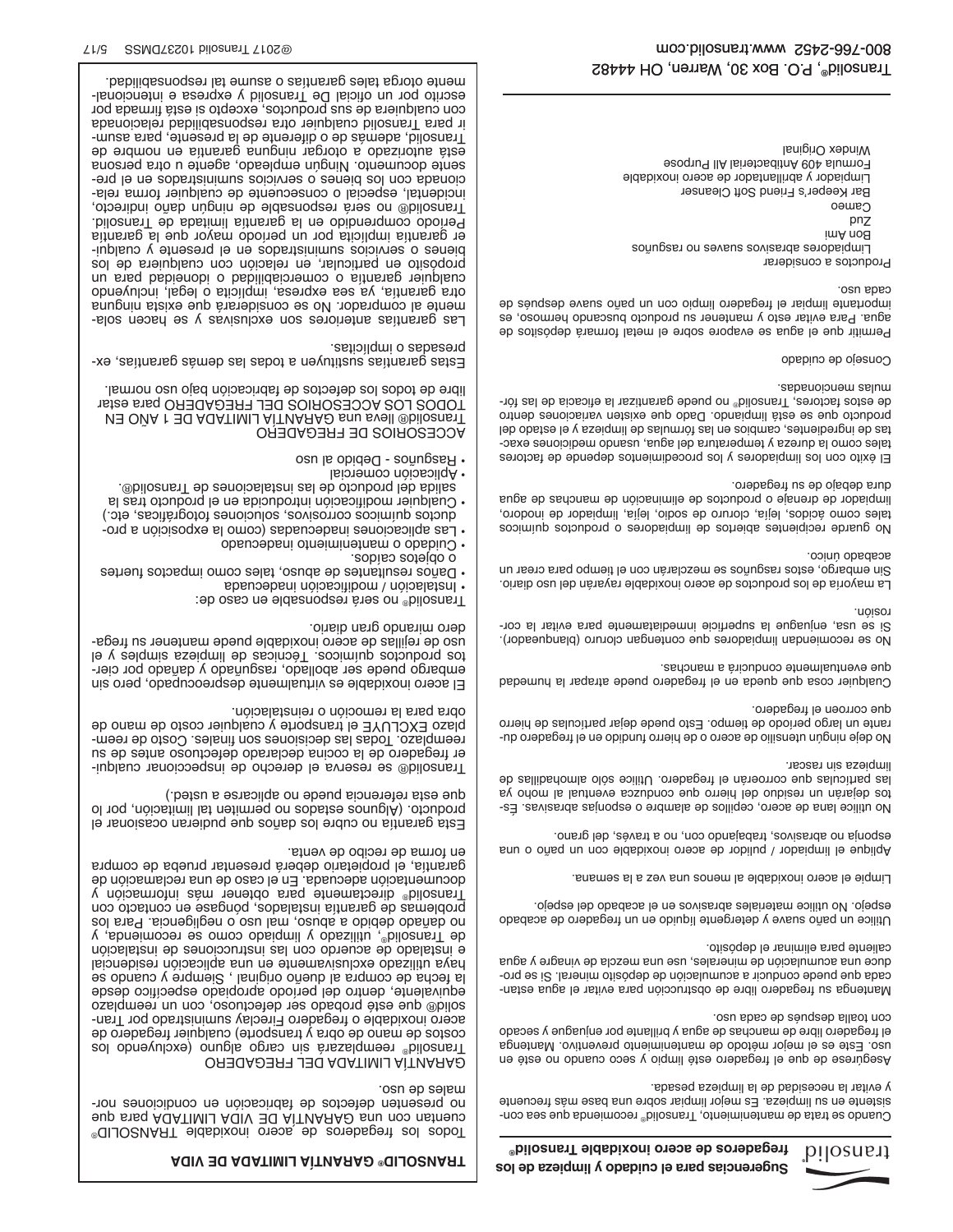3. Coloque los clips inferiores.

- Desde la parte inferior del fregadero, coloque una abrazadera cerca del centro y apriétela a mano lo suficiente para sos tener el fregadero en su lugar. Esto se aplica a los cuatro lados. Sujete las abrazaderas restantes en posición y apriete a mano. Las abrazaderas espaciales son lo más iguales posible. El hardware suministrado acomodará las encimeras más gruesas que 3/4 de pulgada hasta 1-1 / 2 pulgada.

NOTA: no apriete completamente un clip a la vez. Apriete parcialmente el clip y apriete parcialmente el clip. Después de que cada clip esté parcialmente apretado, repita el proceso, apriete completamente cada clip. Esto garantiza una instalación segura y evita daños al fregadero.

4.Retire el exceso de sellador del labio interior del recipiente del fregadero usando un limpiador apropiado sobre un trapo limpio.

NOTA: Si el fregadero necesita reemplazo, puede quitarse fácilmente con un rascador.

#### **("F") INSTALACIÓN FLUSHMOUNT (encimera integrada)**transolid **INSTRUCCIONES DE INSTALACIÓN -**



El método de instalación ("F"), el fregadero y la encimera forman un sistema continuo perfectamente nivelado (montado a ras), y no tiene ningún borde obstructivo para interponerse en el camino.

**- Instalación del fregadero sólo para las encimeras de superficie sólida. Nota: Esta insta lación no se recomienda para piedras, como granito, cuarzo o mármol. PRECAUCIÓN: Sólo un fabricante profesional entrenado en el montaje empotrado de los fregaderos en los mostradores debe realizar esta tarea.**

1. Mida la encimera para el fregadero usando el archivo DXF apropiado. El archivo indicará "Flushmount" ("F") como el archivo de instalación correcto a elegir para su mostrador. Descargue el archivo a una máquina CNC programable. El archivo constará de dos porgramas - el primero es crear el recorte del fregadero; El segundo es moler el área entallada.

- Limpie cuidadosamente la superficie de la encimera y del bastidor para eliminar todos los residuos, aceites y con 2. taminantes sueltos de la superficie.

- 3. Comience el programa CNC para enrutar la encimera. El archivo DXF de la versión Flushmount proporcionará au tomáticamente los siguientes pasos programados:

 $(\underline{A})$  El recorte debe ser enrutado con una fresadora CNC usando una broca de fresa final regular.

(B) El borde exterior del fregadero debe ser molido eligiendo el cortador de circunferencia apropiado de acuerdo con el radio de la esquina del fregadero. Consulte el archivo DXF para el recorte. La profundidad del área con muescas se

fresará automáticamente al rebaje 2 mm (5/64 pulgadas) en la profundidad de la encimera.

4. Una vez que el enrutamiento del contorno dimensional y la profundidad se han completado, limpiar el área de todos los desechos y pulir el borde interior que forma el nuevo borde de la encimera que bordeará el fregadero instalado. Cuidadosamente coloque el fregadero en la abertura para comprobar el ajuste. El fregadero debe caber en la abertura con facilidad. Retire el fregadero.

#### **Tenga en cuenta que sólo un fabricador experimentado debe realizar la operación de montaje empotrado. El uso de materiales de relleno fenólico (formica, laminado, etc.) se puede utilizar para colocar el fregadero a un ajuste perfecto por un fabricante experto.**

- Aplique calafateo de silicona a los bordes interiores del contorno del fregadero en la encimera todo el camino alrede 5. dor. Utilice una cantidad generosa de silicona y no deje huecos en ninguna parte dentro de la abertura.

6. Con cuidado, coloque el fregadero en el área calafateada.

7. Aplique una presión suave y uniforme al marco. Trabaje el fregadero hacia abajo hasta que la parte superior del

. marco esté al ras con la encimera

8. Coloque los clips inferiores.

- Desde la parte inferior del fregadero, coloque una abrazadera cerca del centro y apriétela a mano lo suficiente para sos tener el fregadero en su lugar. Esto se aplica a los cuatro lados. Sujete las abrazaderas restantes en posición y apriete a mano. Las abrazaderas espaciales son lo más iguales posible. El hardware suministrado acomodará las encimeras más gruesas que 3/4 de pulgada hasta 1-1 / 2 pulgada.

NOTA: no apriete completamente un clip a la vez. Apriete parcialmente el clip y apriete parcialmente el clip. Después de que cada clip esté parcialmente apretado, repita el proceso, apriete completamente cada clip. Esto garantiza una instalación segura y evita daños al fregadero.

9. Retire el exceso de sellador del labio interior del recipiente del fregadero usando un limpiador apropiado sobre un trapo limpio.

**PRECAUCIÓN: El exceso de calafateo de silicona puede haber sobrante entre el fregadero y sobre la encimera. Por favor, limpie inmediatamente. Calafateo de silicona debe llenar todas las lagunas en la articulación para crear un sello sin costuras.**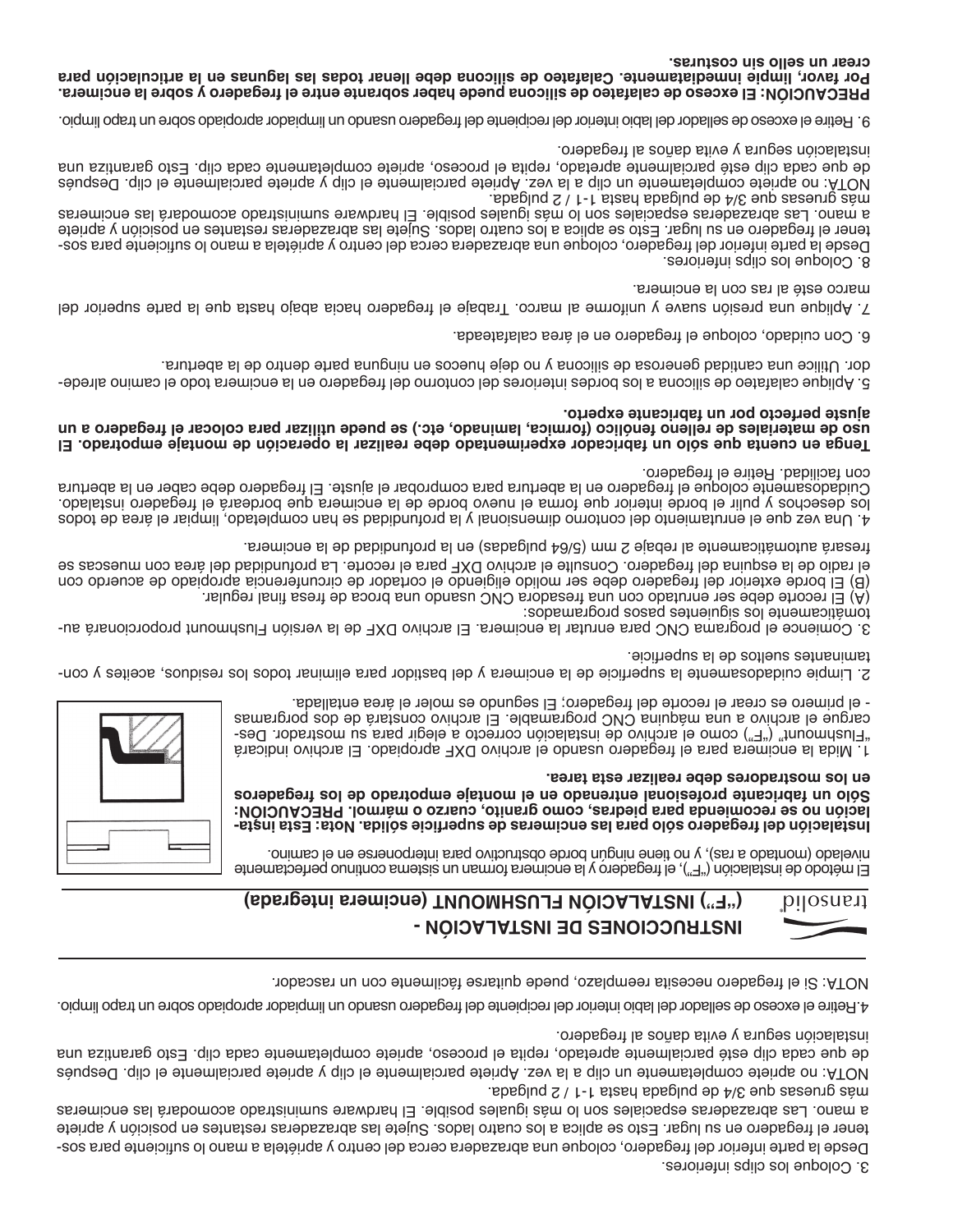# **INSTRUCCIONES DE INSTALACIÓN - ("U") UNDERMOUNT SINKS DE ACERO INOXIDABLE**





NOTA: El fregadero proporcionado es para instalar debajo de la encimera y se - debe instalar con un saliente de 1/8 pulgada del contador. La plantilla provis ta con el fregadero ilustra el corte apropiado del contador para una instalación debajo de la encimera - no utilice esta plantilla para instalaciones de montaje superior.

#### **Instalación de fregadero recomendada sólo para instaladores profesionales.**

- 1. Coloque la plantilla en el mostrador. Encuentre el centro de la plantilla del fre - gadero y alineelo con la marca de centro que ha dibujado en la encimera. Colo que la plantilla de adelante hacia atrás, de modo que el fregadero no interfiera con el gabinete.

NOTA: Método alternativo: cree su propia plantilla. (Véase la página siguiente). Las plantillas de papel y / o cartón se suministran sólo como guía. El uso del fregadero real asegura un corte más exacto.

2. Trace una línea alrededor de la plantilla. Corte a lo largo del interior de esta línea para proporcionar la abertura..

- 3. Coloque los clips del fregadero para la instalación inferior del mostrador. Colo que el tazón de modo que se revele equidistante. A continuación, en la parte inferior del contador, taladrar los agujeros para los clips de fregadero. Utilice una broca con bloque de tope para evitar perforar la encimera. Para el material de la encimera de 1/2 pulgada, taladre los agujeros profundos de 3/8 pulgada.

Sujete los clips del fregadero sueltamente a la encimera. Siga las ubicaciones en la plantilla que viene con el fregadero. Taladre los agujeros 1 pulgada hacia atrás desde el borde del recorte.

- NOTA: Los tornillos de fijación pueden ser demasiado largos para algunas in stalaciones. Si este es el caso, hacer una abrazadera e madera, butt lo contra el fregadero, y luego atornillar en la pared del gabinete. Mida el espesor de la abrazadera de madera y la pared del gabinete para que el tornillo no penetre al otro lado del gabinete.

4.Instale el fregadero.

Limpie el fondo del contador y la brida superior (o labio) del fregadero con alcohol desnaturalizado. A continuación, aplique un cordón de adhesivo de silicona de alta calidad en el borde superior de la brida del cuenco y coloque el recipiente en la encimera. Presione la silicona sobre la encimera.

Apriete los sujetadores hasta que los clips inferiores estén apretados contra el fregadero. Compruebe la alineación del fregadero a la apertura en el mostrador. Apriete los sujetadores uniformemente. Tenga cuidado de no apretar demasiado.

NOTA: no apriete completamente un clip a la vez. Apriete parcialmente el clip y apriete parcialmente el clip del otro lado del fregadero. Después de que cada clip esté parcialmente apretado, repita el proceso, apriete completamente cada clip. Esto garantiza una instalación segura y evita daños al fregadero.

Petire el exceso de sellador del labio interior del recipient leb fregadero usando un limpiador apropiador sobre un trapo limpio.



# **("I") INSERTAR LA INSTALACIÓN (Montaje empotrado virtual)**



#### **. Instalación de fregadero recomendada sólo para instaladores profesionales**

1. Usando la plantilla de corte que se incluye con el fregadero, corte la encimera para - fregadero con la herramienta adecuada para el material de la encimera. NOTA: Método al ternativo - puede utilizar el fregadero real que asegura un recorte más exacto..

Aplique sellador de silicona alrededor del borde del recorte del fregadero. Siempre sellar los bordes del corte usando un sellador apropiado recomendado por el fabricante de la encimera.

2. Coloque el fregadero en el recorte. Aplique una presión suave y uniforme al marco. Trabaje el fregadero hacia abajo hasta que el fregadero esté tan cerca de la superficie de la encimera como sea posible..